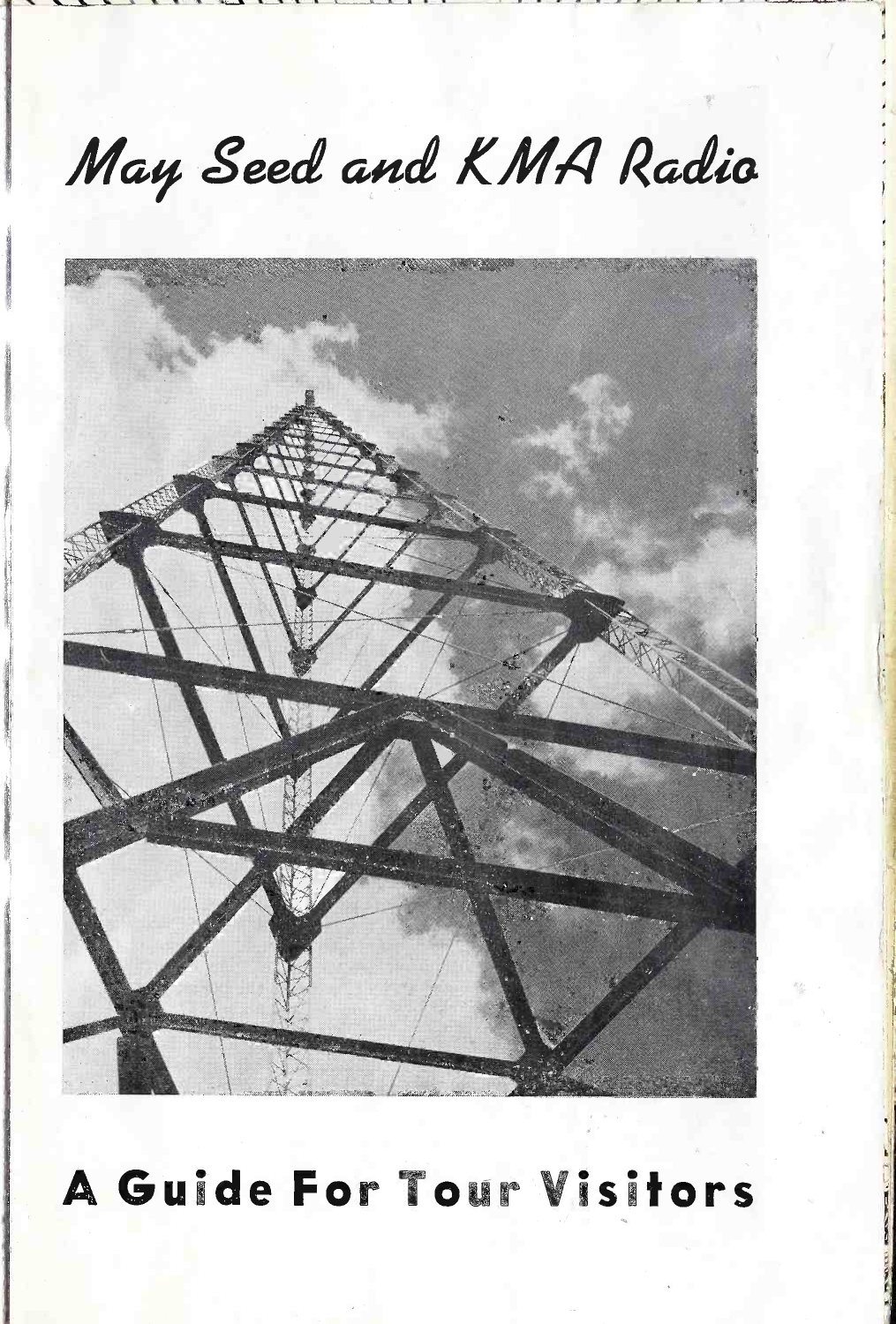## Earl May Test Gardens...



We're particularly proud of the 76 -acre Test Gardens you will see today. Every year we test approximately 1300 varieties of Vegetable and Flower seeds here ... carefully comparing them for stand and yield. They are tested under conditions identical to those on your own farm or garden. This assures you none but the most outstanding and best adapted varieties.

And we're proud, too, that our Test Gardens have been selected as one of the 26 "All -America" Trials in the United States and Canada, where 45 new vegetables and 60 flowers will compete this year for coveted All-America Awards. This is the only All-America Flower test in our section . . . the closest ones being in Minneapolis, St. Louis and Salt Lake City.

Many of our seeds and plants are produced for us a long way from Shenandoah: vegetable seeds in Idaho, roses in California, vegetable plants in Texas. Some flower seeds come all the way from Japan, and of course we import tulip bulbs from Holland, and lilies from France.